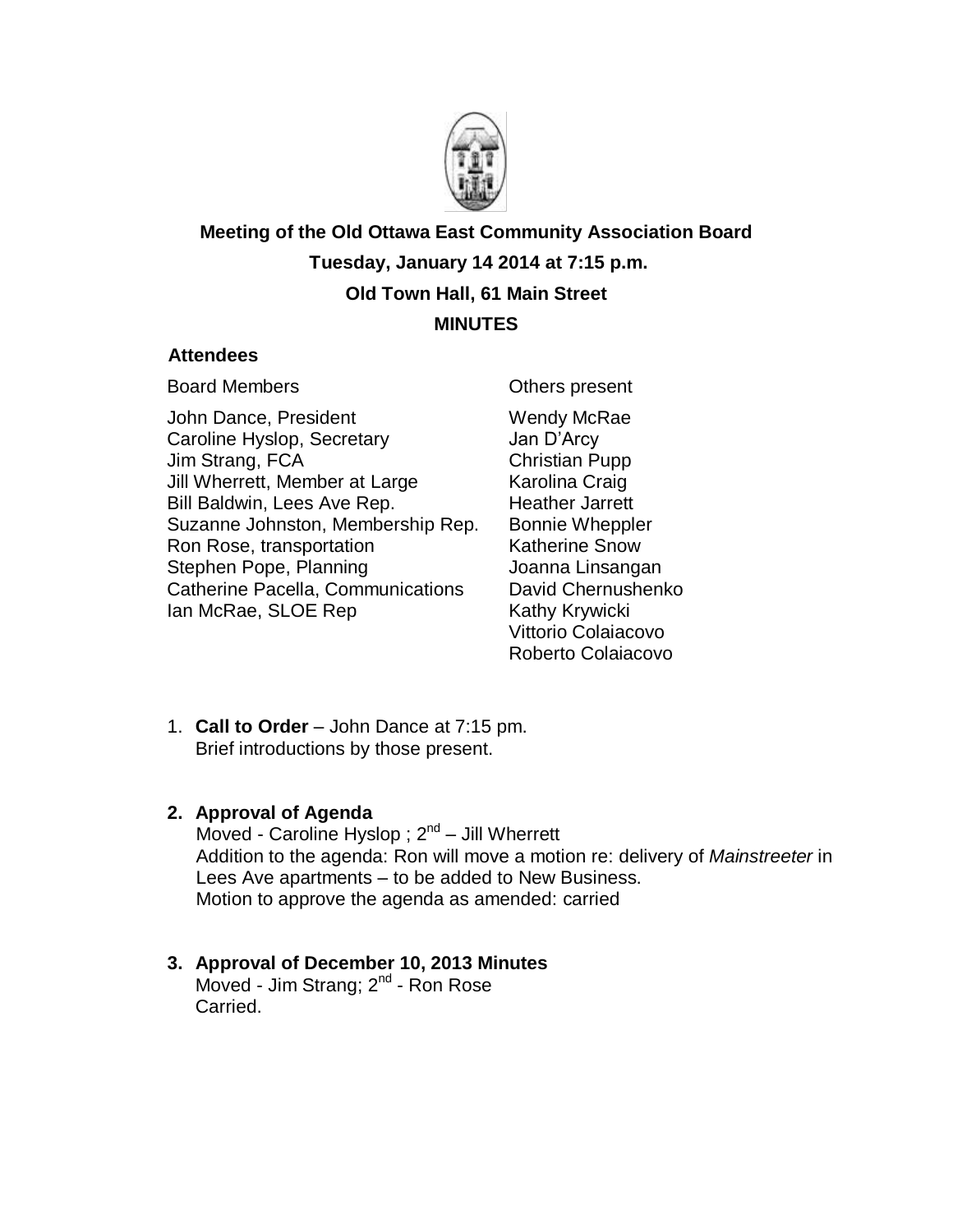## **4. Chair's Report – John Dance**

- A cash-in-lieu of parkland update is being developed in the councillor's office; we will await the outcome.
- Walton-Monarch has withdrawn its conditional offer on the Oblates land, and we are now awaiting further news on offers from other developers.
- TOD- Lees LRT Station: Last week, several of us met with city officials, and it appears that this point that the City is open to certain parts of the green space next to the Lees apartments being designated park land.
- Councillor's Cup: a shinny hockey match between different community association teams is to be held on January 25 at 10AM at Brantwood Park.
- Additional notes can be found in the written report distributed by email prior to tonight's meeting.

# 5. **Councillor's Report – David Chernushenko**

Councillor Chernushenko reported that as we head into an election year for municipal elections, it is his intention to keep the focus on initiatives that are already rolling; he hopes to see initiatives completed where possible, or well under way. Old Ottawa East is really at the epicenter of change in the City, and it is a challenge to stay on top of all the changes – including for example LRT, Main Street renewal, pedestrian bridge plans etc.

Note that Michael Qaqish has resigned as the councillor's assistant, and Joanna Linsangan has started work as the assistant.

Issues that the councillor's office continues to work on include: keeping track of cash-in-lieu of parkland proposals, rights of way on Lees and Main, new developments on Main Street, potential designation of park land in the space immediately adjacent to Sprinhurst Park.

## **6. Committee Reports**

## **6.1 Planning - Stephen Pope**

There has been a lot of activity around 141 main, and site plan comments went in. Issues included coordination with complete street, comments about parking, and minor variance applications.

There are discussions at the Committee of Adjustment regarding a development at 663 Echo – but the planning committee in the end did not submit comments on that proposal because of general support from the neighbours.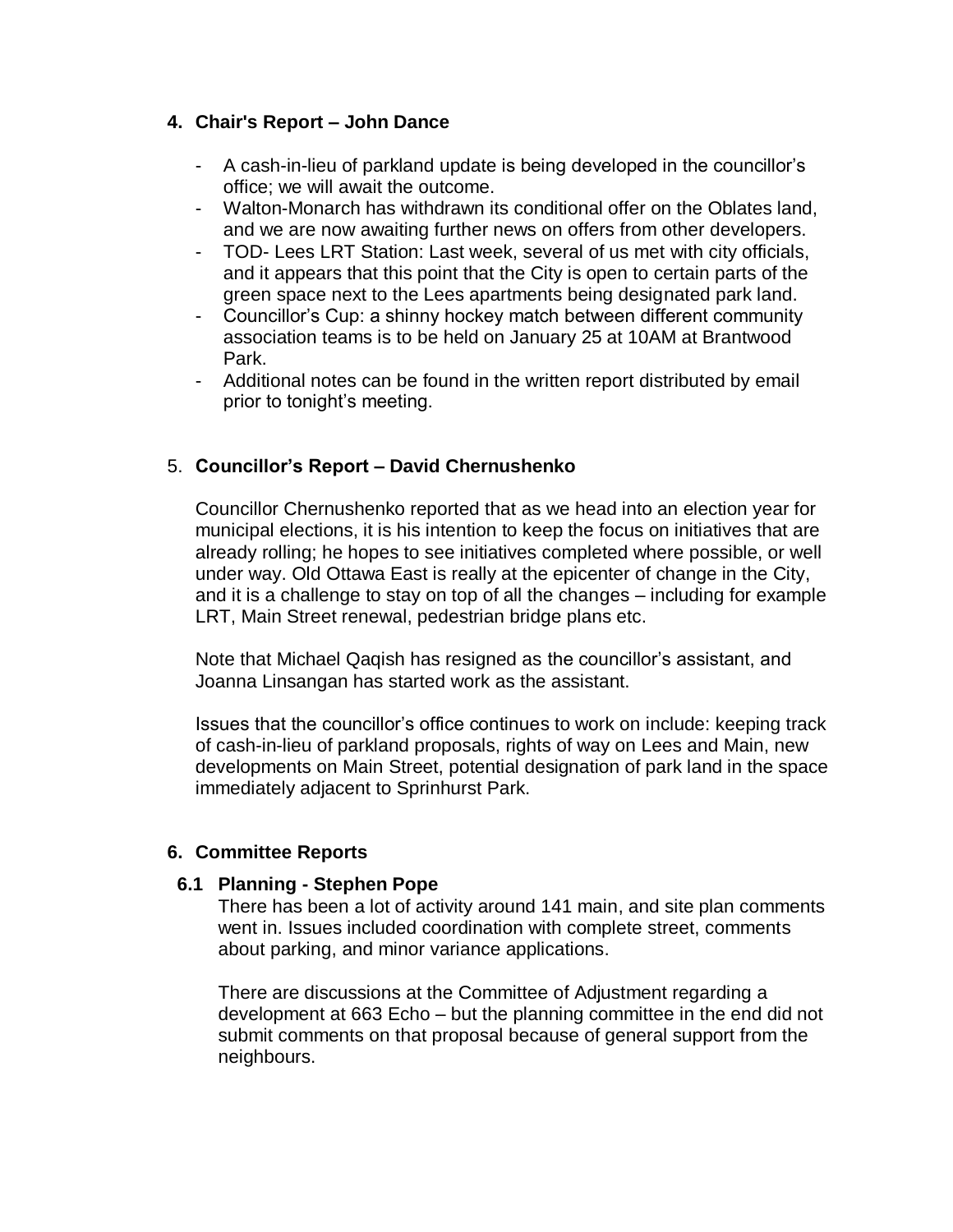Also in the end the committee decided not to submit comments on the proposal at Concord St. North.

With respect to the proposal at the Portuguese church: we met with Uniform, exchanged some emails, they were interested in what we thought was an appropriate height. We were clear that we are in favour of a maximum of 6 storeys. Uniform was invited to present at tonight's meeting, but that presentation has been postponed.

## **6.2 Sustainable Living Ottawa East – Ian McRae**

Ian McRae has agreed to be SLOE rep Motion: that Ian McRae be recognized as SLOE rep: Moved - John Dance. 2<sup>nd</sup> – Caroline Hyslop. Carried.

Topics include forum on deep green project at Carleton University, renewal of SLOE website, environmental leaders grant work on shoreline restoration, and the Children's Garden which will be run by volunteers next year rather than a grant funded staff person. SLOE still hopes to influence the design plan for natural pathways on the Rideau river western pathway

#### **6.3 Transportation - Ron Rose**

- Lees avenue repaving will occur starting in April.
- Highway 417 widening is underway; the major impact is that the pathways under the Hurdman Bridge are being closed on and off during widening. The community is now being notified usually in advance of these closures.
- Lees avenue will be closed for approximately six weeks this summer; we have no word yet on how the 16 bus will be rerouted.
- The new bridge that will be put in over the Queensway will have bike paths; at this point, there is no firm commitment that the sidewalks will be flattened (there is some concerns that the sidewalks are currently slanted sideways).

## **6.4City Centre Coalition**

nothing to report

## **6.5Federation of Citizens' Associations - Jim Strang**

nothing to report

#### 6.6**Communications - Catherine Pacella**

As always, individuals are invited to please send any updates or changes for the website. In the Planning section of the website, there will be a separate section for the Main Street complete street. We also have a Twitter account,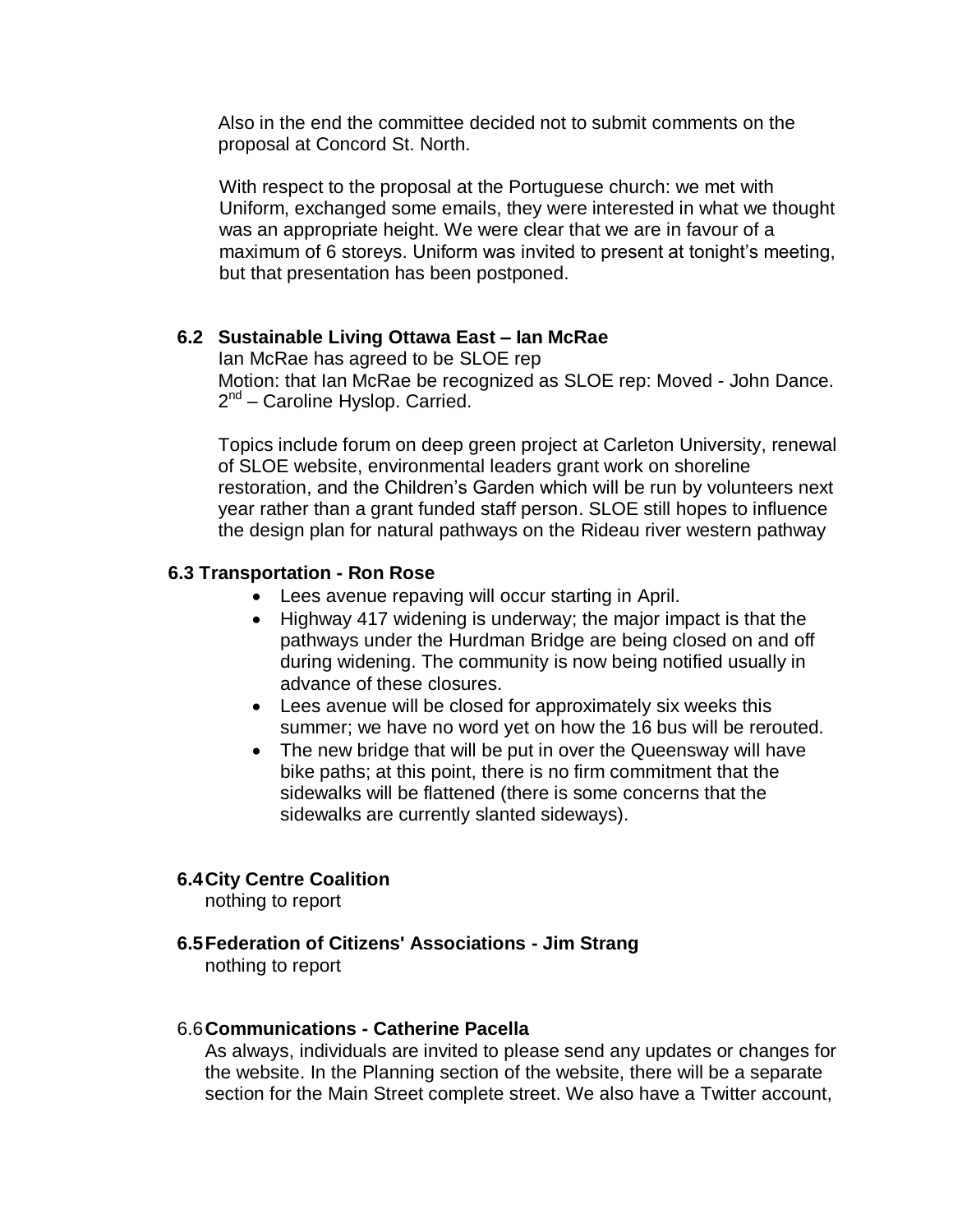and updates are tweeted. There is a good amount of documentation on planning matters on the website, so those interested in planning are invited to see the material online.

#### 6.7**Community Safety**

Nothing to report.

#### 6.8**Membership – Suzanne Johnston**

Suzanne is compiling a spreadsheet of members and prioritizing areas that need to be canvassed. We now have 656 member households. She is drafting up a notice for the website about what being a member constitutes and how to join.

## **7. Community Activities Group**

This Sunday January 19 is the winter party at Brantwood Park. The Valentine Skate will be Feb. 14

8. **Safe cycling**, particularly Pretoria Bridge to Hurdman / Old Railway Bridge, and bike lanes at north end of Main Street – Ron Rose

As mentioned in the transportation report, there was a lot of discussion at a recent planning meeting where proposals for bike paths along Lees Avenue were not particularly well-received. There is a need to look at what is happening with respect to bike paths in our community, not just along Lees but throughout the community. Bike paths north of Hawthorne on Main Street are still under consideration but some condo owners do not want any "encroachment" on what they see as their land. There is ongoing discussion as to whether the city should be reclaiming that space for bike paths. Paul Goodkey did an analysis of that space and says that it appears that there is enough space for there to be bike paths along Main all the way to the canal. There are, of course, issues regarding the need for a safe crossing for cyclists over Colonel By to the canal bike path. We would like to pursue this a little more and it is worth pursuing. Similarly, on the issue of bike paths east-west along Lees, this is also still worth pursuing and considering. The Board concurred that these issues should be pursued with the City.

## 9. **Discussion of priorities and goal-setting for 2014** – John Dance

We would like to establish a reasonable list of what we want to accomplish this year. Proposed goals include:

- Incorporation of the Association
- Director's insurance for the Association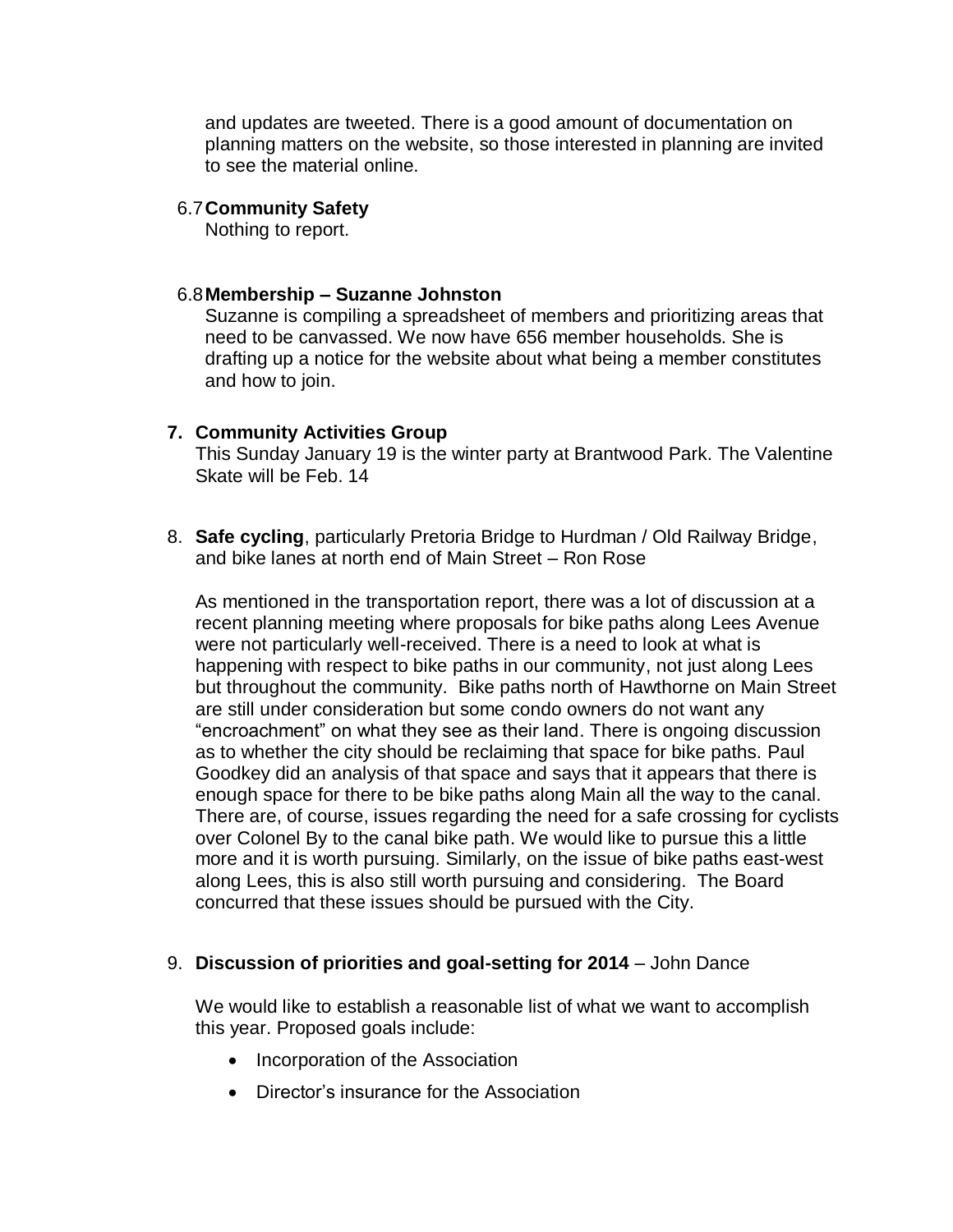- Converting portions of the AVTC lands to parkland
- Acceleration of footbridge construction
- Greater community participation by residents of the Lees Ave. apartments
- Main Street renewal planning
- Community preparation for Oblates development
- Responding to other development
- Addressing inadequate services
- Influencing Rideau River Western Parkway/nature trail design and construction
- Leveraging assets for more community engagement and increased community sustainability
- Fully integrating the east end of Lees Ave in the community of Old Ottawa east
- More parties and celebrations.

#### Discussion:

There is some perception that the focus of the "island" at the east end of Lees will be more and more shifting to Sandy Hill and downtown. Certainly Ottawa U is looking at the new development with an eye to residences, office etc. this will bring the focus even more to Sandy Hill.

In addition, there will soon be a large number of new residents in the various developments in the community, particularly Oblate lands.

Some residents recommend we advocate for a community centre in the Springhurst Park space.

There is certainly a feeling that we do not have enough services for the booming population –services such as community centre, grocery stores etc. It seems like this should be top of the list of priorities.

Some suggested it might be a good idea to have a joint meeting with Sandy Hill community association – particularly with an eye to the integration of the residents of the Lees Avenue apartments. The consensus was that OOECA would work with CAG and SHCHC to convene this Spring a meeting / charrette to explore means and priorities for engaging residents of the Lees avenue apartment buildings in OOE community activity